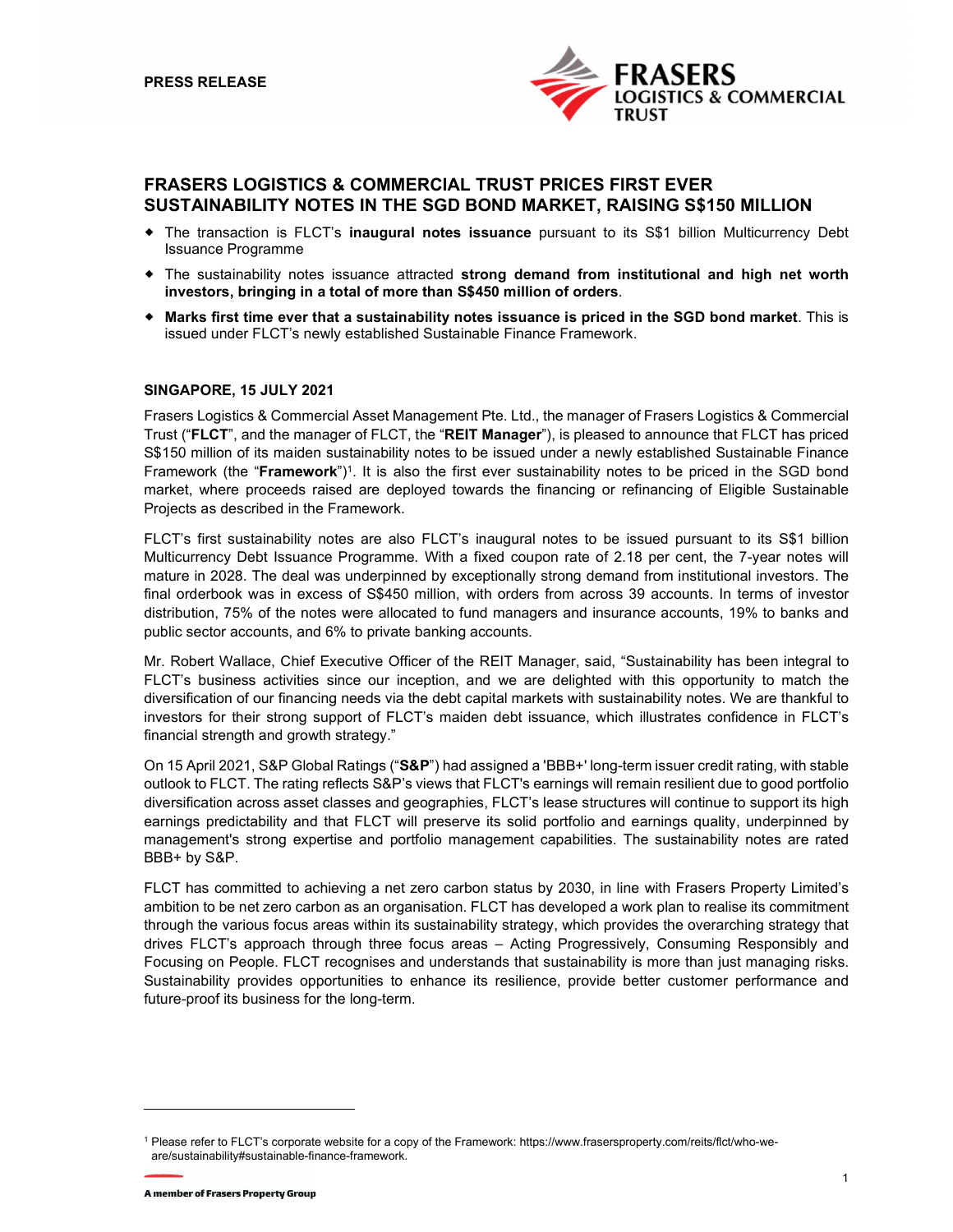

FLCT2 was named 'Industrial - Global Listed Sector Leader' in 2020 by GRESB (Global Real Estate Sustainability Benchmark) for the third consecutive year.

Frasers Property is one of the first movers in sustainable financing in Singapore and the wider Asia Pacific region. FLCT is committed to developing sustainable financing practices that are in line with international standards and guidelines and intends to actively leverage on financing opportunities to achieve its sustainability goals. FLCT decided to establish the Framework in order to align its 2030 net zero target and support its sustainability initiatives through the funding programme.

DBS Bank Ltd. and OCBC Bank are the joint lead managers and bookrunners for the transaction. OCBC Bank also acted as the sustainable finance advisor in the preparation of the Framework, which was drawn up in line with the relevant international principles and guidelines<sup>3</sup>. Deloitte was engaged to provide a limited assurance engagement, and has reviewed the Framework as at 7 July 2021, where the overarching criteria and guidelines of the Framework are in accordance with the Principles.

END

 $^2$  Frasers Logistics & Industrial Trust ("**FLT**") merged with Frasers Commercial Trust ("**FCOT**") in April 2020 by way of an acquisition by FLT of all the units in FCOT, and FLT was renamed FLCT. The GRESB Real Estate assessment in 2020 was based on separate assessments for FLT (comprising the industrial portfolio) and Frasers Commercial Trust ("FCOT") (comprising the commercial portfolio) prior to the merger.<br><sup>3</sup> Green Bond Principles ("**GBP**") 2021, Sustainability Bond Guidelines ("**SBG**") 2021 and Sustainability Linked Bond Principles ("**SLBP**")

<sup>2020</sup> by the International Capital Market Association ("ICMA"); and Green Loan Principles ("GLP") 2021 and Sustainability Linked Loan Principles ("SLLP") 2021 by the Loan Market Association, Asia Pacific Loan Market Association and Loan Syndications and Trading Association (collectively known as the "Principles").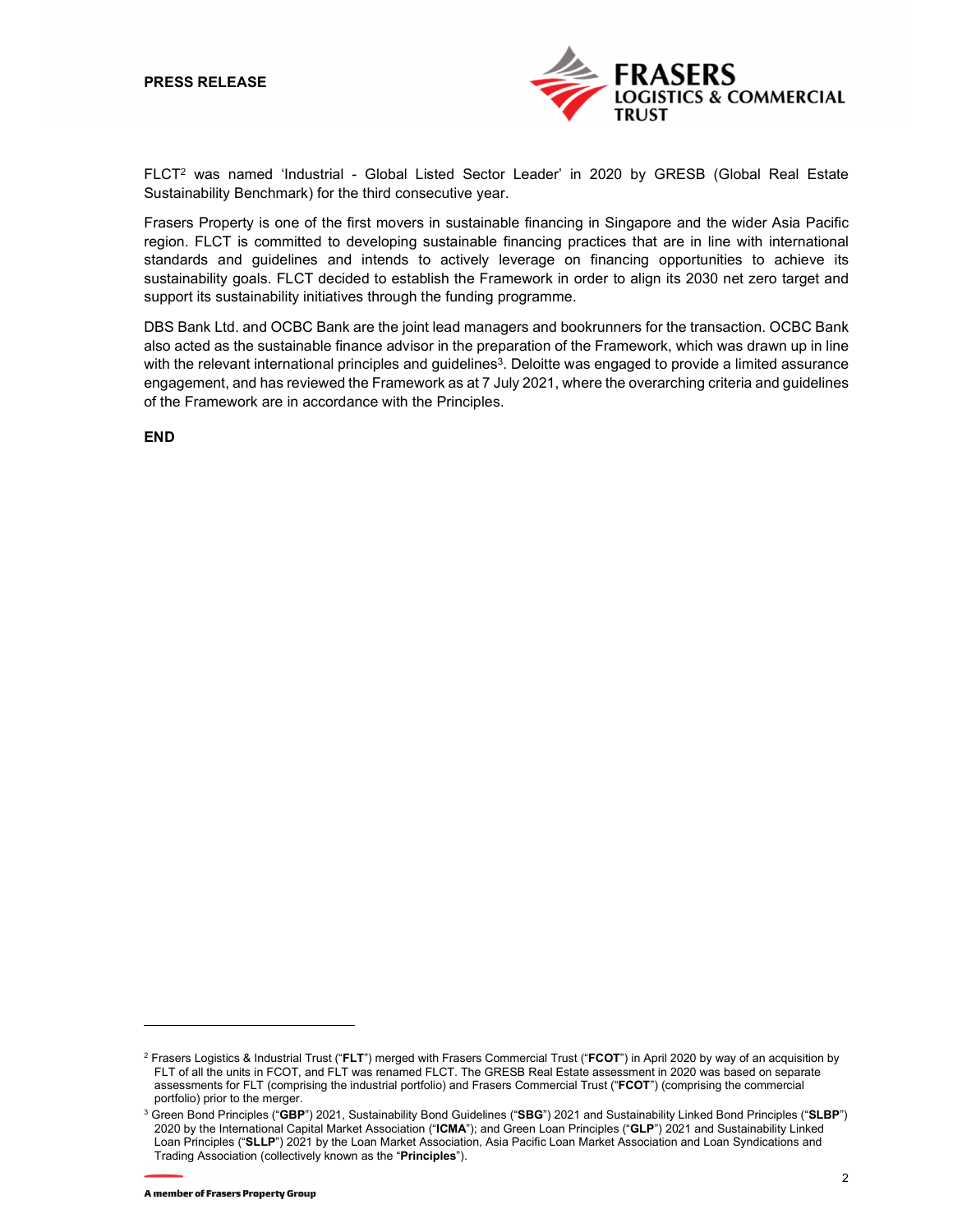

#### About Frasers Logistics & Commercial Trust

Frasers Logistics & Commercial Trust ("FLCT") is a Singapore-listed real estate investment trust with a portfolio comprising 103 industrial and commercial properties, worth approximately S\$6.8 billion, diversified across five major developed markets – Australia, Germany, Singapore, the United Kingdom and the Netherlands. FLCT was listed on the Mainboard of Singapore Exchange Securities Trading Limited ("SGX-ST") on 20 June 2016 as Frasers Logistics & Industrial Trust and was subsequently renamed Frasers Logistics & Commercial Trust on 29 April 2020 following the completion of a merger with Frasers Commercial Trust.

FLCT's investment strategy is to invest globally in a diversified portfolio of income-producing properties used predominantly for logistics or industrial purposes located globally, or commercial purposes (comprising primarily CBD office space) or business park purposes (comprising primarily non-CBD office space and/or research and development space) located in the Asia-Pacific region or in Europe (including the United Kingdom). FLCT is sponsored by Frasers Property Limited.

FLCT is a constituent of the FTSE EPRA Nareit Global Real Estate Index Series (Global Developed Index), Straits Times Index and Global Property Research (GPR) 250.

For more information about FLCT, visit www.frasersproperty.com/reits/flct

### About Frasers Property Limited

Frasers Property Limited ("Frasers Property" and together with its subsidiaries, the "Frasers Property Group" or the<br>"Group"), is a multi-national developer-owner-operator of real estate products and services across the pr chain. Listed on the Main Board of the Singapore Exchange Securities Trading Limited ("SGX-ST") and headquartered in Singapore, the Group has total assets of approximately S\$39.2 billion as at 31 March 2021.

Frasers Property's multi-national businesses operate across five asset classes, namely, residential, retail, commercial & business parks, industrial & logistics as well as hospitality. The Group has businesses in Southeast Asia, Australia, Europe and China, and its well-established hospitality business owns and/or operates serviced apartments and hotels in over 70 cities and 20 countries across Asia, Australia, Europe, the Middle East and Africa.

Frasers Property is also the sponsor of two real estate investment trusts ("REITs") and one stapled trust listed on the SGX-ST. Frasers Centrepoint Trust and Frasers Logistics & Commercial Trust are focused on retail, and industrial & commercial properties, respectively. Frasers Hospitality Trust (comprising Frasers Hospitality Real Estate Investment Trust and Frasers Hospitality Business Trust) is a stapled trust focused on hospitality properties. In addition, the Group has two REITs listed on the Stock Exchange of Thailand. Frasers Property (Thailand) Public Company Limited is the sponsor of Frasers Property Thailand Industrial Freehold & Leasehold REIT, which is focused on industrial & logistics properties in Thailand, and Golden Ventures Leasehold Real Estate Investment Trust, which is focused on commercial properties.

The Group is committed to inspiring experiences and creating places for good for its stakeholders. By acting progressively, producing and consuming responsibly, and focusing on people, Frasers Property aspires to raise sustainability ideals across its value chain, and build a more resilient business. It has committed to be a net-zero carbon corporation by 2050. Building on its heritage as well as leveraging its knowledge and capabilities, the Group aims to create lasting shared value for its people, the businesses and communities it serves. Frasers Property believes in the diversity of its people and are invested in promoting a progressive, collaborative and respectful culture.

For more information on Frasers Property, please visit frasersproperty.com or follow us on LinkedIn.

## FOR INVESTOR AND MEDIA QUERIES, PLEASE CONTACT:

## Frasers Logistics & Commercial Asset Management Pte. Ltd.

Ng Chung Keat T +65 6813 0583 E ir\_flct@frasersproperty.com

### Citigate Dewe Rogerson Singapore Pte Ltd

Chia Hui Kheng / Rita Ng / Justin Teh T +65 6534 5122

E flct@citigatedewerogerson.com